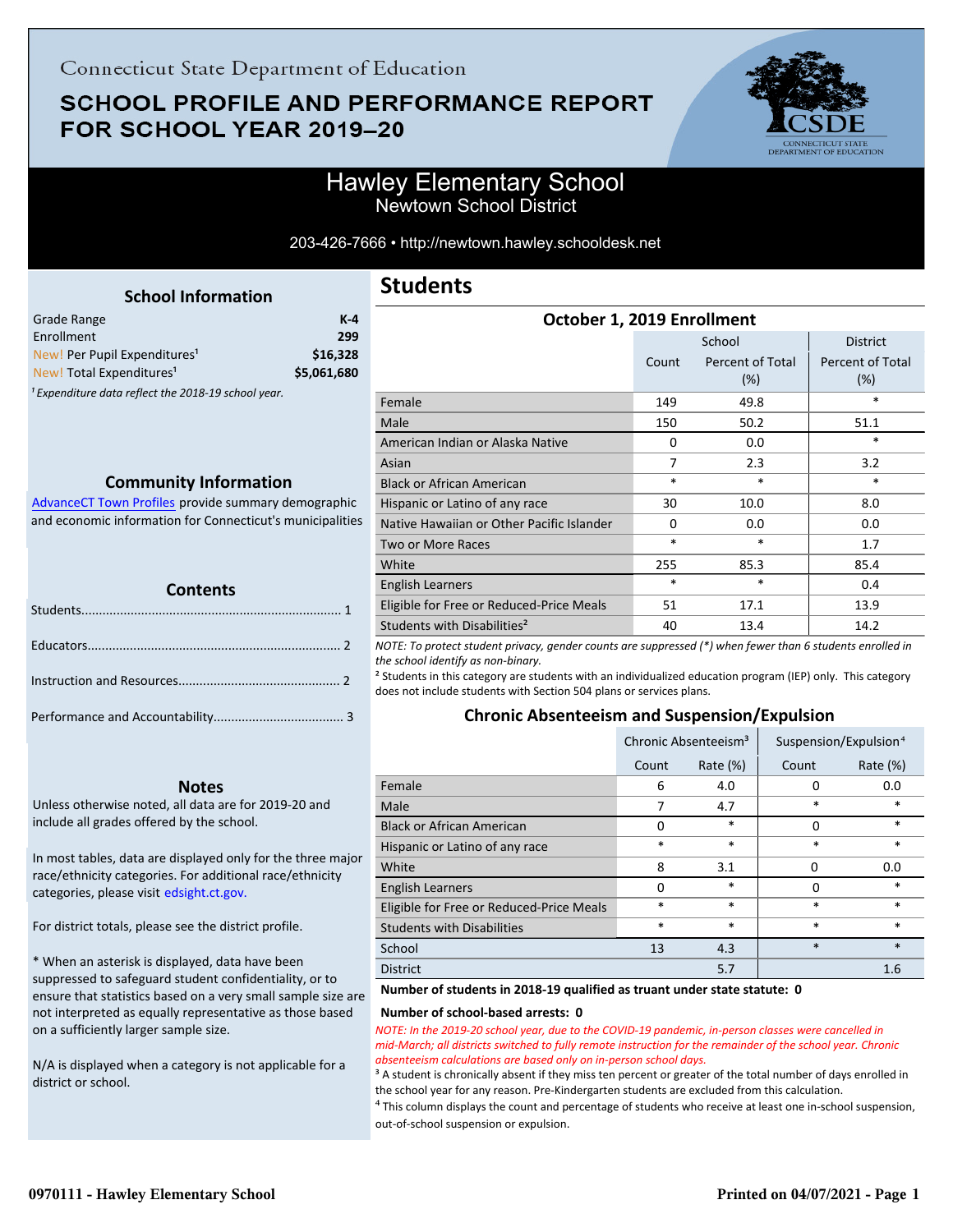# School Profile and Performance Report for School Year 2019-20 Hawley Elementary School Newtown School District

## **Educators**

| <b>Full-Time Equivalent (FTE)<sup>1</sup> Staff</b>       | <b>Educators by Race/Ethnicity</b> |                                                       |                                              |                  |                  |
|-----------------------------------------------------------|------------------------------------|-------------------------------------------------------|----------------------------------------------|------------------|------------------|
|                                                           | <b>FTE</b>                         |                                                       |                                              | School           | <b>District</b>  |
| <b>General Education</b>                                  |                                    |                                                       | Count                                        | Percent of Total | Percent of Total |
| <b>Teachers and Instructors</b>                           | 23.1                               |                                                       |                                              | (%)              | $(\%)$           |
| Paraprofessional Instructional Assistants                 | 9.3                                | American Indian or Alaska Native                      | $\Omega$                                     | 0.0              | 0.2              |
| <b>Special Education</b>                                  |                                    | Asian                                                 | 0                                            | 0.0              | 0.9              |
| <b>Teachers and Instructors</b>                           | 3.0                                | <b>Black or African American</b>                      | 0                                            | 0.0              | 0.2              |
| Paraprofessional Instructional Assistants                 | 10.3                               | Hispanic or Latino of any race                        | $\mathbf{1}$                                 | 2.5              | $1.6\,$          |
| <b>Administrators, Coordinators and Department Chairs</b> |                                    | Native Hawaiian or Other Pacific                      | $\Omega$                                     | 0.0              | 0.0              |
| <b>School Level</b>                                       | 2.2                                | <b>Islander</b>                                       |                                              |                  |                  |
| Library/Media                                             |                                    | Two or More Races                                     | 0                                            | 0.0              | 0.0              |
| Specialists (Certified)                                   | 1.0                                | White                                                 | 39                                           | 97.5             | 97.0             |
| Support Staff                                             | 0.6                                |                                                       |                                              |                  |                  |
| Instructional Specialists Who Support Teachers            | 3.0                                |                                                       | <b>Classroom Teacher Attendance, 2018-19</b> |                  |                  |
| Counselors, Social Workers and School Psychologists       | 2.0                                |                                                       |                                              | School           | <b>District</b>  |
| <b>School Nurses</b>                                      | 1.1                                | Average # of FTE Days Absent Due to Illness or<br>9.2 |                                              | 11.0             |                  |
| Other Staff Providing Non-Instructional Services/Support  | 12.1                               | <b>Personal Time</b>                                  |                                              |                  |                  |

<sup>1</sup> In the full-time equivalent count, staff members working part-time in the school are counted as a fraction of full-time. For example, a teacher who works half-time in a school contributes 0.50 to the school's staff count.

# **Instruction and Resources**

### **New! School-Level Expenditures²: 2018-19**

|                                       | Total (\$)  | Per Pupil (\$) |
|---------------------------------------|-------------|----------------|
| Instruction                           | \$3,212,059 | \$10,361       |
| <b>Support Services - Students</b>    | \$613,107   | \$1,978        |
| Improvement of Instruction            | \$76,336    | \$246          |
| Library and Media Services            | \$112,078   | \$362          |
| <b>Support Services - Instruction</b> |             | ٠              |
| Support Services - School-Based       | \$434,138   | \$1,400        |
| Operation and Maintenance of Plant    | \$610,279   | \$1,969        |
| Transportation Other Than to/From     | \$371       | \$1            |
| <b>Enterprise Operations</b>          | \$3,313     | \$11           |
| <b>Minor School Construction</b>      |             |                |
| Total                                 | \$5,061,680 | \$16,328       |

### **Students with Disabilities Who Spend 79.1 to 100 Percent of Time with Nondisabled Peers³**

|                                                                                   | Count  | Rate (%) |  |  |
|-----------------------------------------------------------------------------------|--------|----------|--|--|
| Autism                                                                            | *      | *        |  |  |
| <b>Emotional Disturbance</b>                                                      | 0      | 0.0      |  |  |
| <b>Intellectual Disability</b>                                                    | N/A    | N/A      |  |  |
| Learning Disability                                                               | 13     | $\ast$   |  |  |
| Other Health Impairment                                                           | $\ast$ | $\ast$   |  |  |
| <b>Other Disabilities</b>                                                         | N/A    | N/A      |  |  |
| Speech/Language Impairment                                                        | 8      | $\ast$   |  |  |
| School                                                                            | 31     | 83.8     |  |  |
| <b>District</b>                                                                   |        | 73.8     |  |  |
| <sup>3</sup> This table includes students ages 6-21 with an IEP or services plan. |        |          |  |  |

² Expenditures may be supported by local tax revenues, state grants, federal grants, municipal in-kind services, tuition and other sources.

# **School Schedule**

| Days of Instruction                   | 182      |
|---------------------------------------|----------|
| <b>Hours of Instruction Per Year</b>  |          |
| Grades 1-12 and Full-Day Kindergarten | 976      |
| Half/Extended Day Kindergarten        | N/A      |
| <b>School Hours for Students</b>      |          |
| <b>Start Time</b>                     | 09:05 AM |
| <b>End Time</b>                       | 03:37 PM |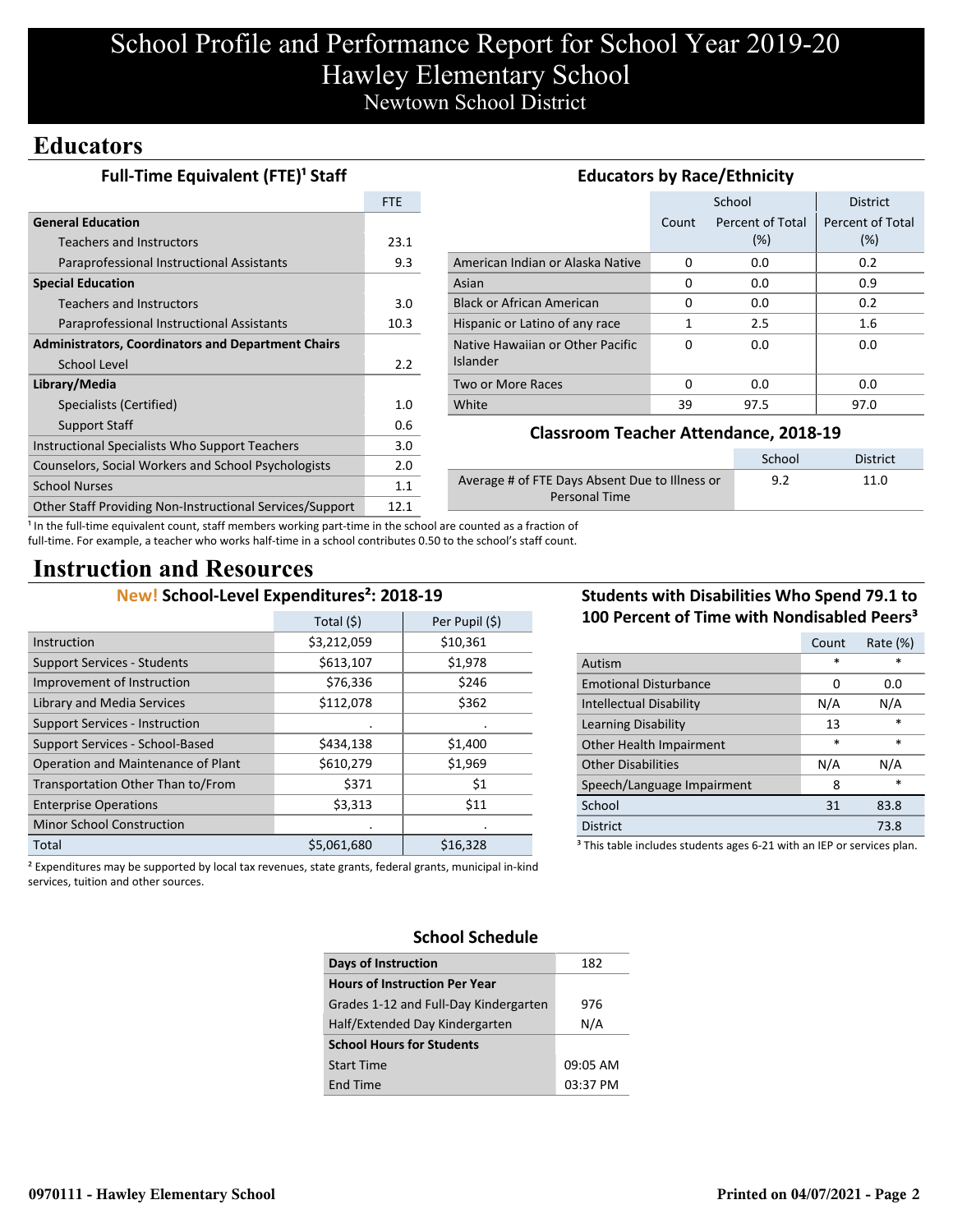# School Profile and Performance Report for School Year 2019-20 Hawley Elementary School Newtown School District

# **Performance and Accountability**

### **School Performance Index (SPI)**

A School Performance Index (SPI) is the average performance of students in a subject area (i.e., ELA, Mathematics or Science) on the state summative assessments. The SPI ranges from 0-100. An SPI is reported for all students tested in a school and for students in each individual student group. Connecticut's ultimate target for an SPI is 75.

*[NOTE: Due to widespread school closures related to the novel Coronavirus disease \(COVID-19\), Connecticut's request for a waiver of statewide assessment, accountability and](https://portal.ct.gov/-/media/SDE/Student-Assessment/Main-Assessment/CT-Covid19-WaiverResponse.pdf) reporting requirements in the Elementary and Secondary Education Act (ESEA) for the 2019-2020 school year was approved. Therefore, no table is shown here. For additional information, please view Connecticut's waiver response at: https://portal.ct.gov/-/media/SDE/Student-Assessment/Main-Assessment/CT-Covid19-WaiverResponse.pdf*

### **National Assessment of Educational Progress (NAEP): Percent At or Above Proficient<sup>1</sup>**

|                        | <b>NAEP 2019</b> | <b>NAEP 2013</b> |          |
|------------------------|------------------|------------------|----------|
| <b>READING</b>         | Grade 4 Grade 8  |                  | Grade 12 |
| Connecticut            | 40               | 41               | 50       |
| <b>National Public</b> | 34               | 32               | 36       |
| <b>MATH</b>            | Grade 4 Grade 8  |                  | Grade 12 |
| Connecticut            | 45               | 39               | 32       |
| <b>National Public</b> | 40               | 33               | 25       |

<sup>1</sup> NAEP is often called the "Nation's Report Card." It is sponsored by the U.S. Department of Education. This table compares Connecticut's performance to that of national public school students. Performance standards for state assessments and NAEP are set independently. Therefore, one should not expect performance results to be the same across Smarter Balanced and NAEP. Instead, NAEP results are meant to complement other state assessment data. To view performance on NAEP by student group, click here.

### **Physical Fitness Tests: Students Reaching Health Standard**

*NOTE: Due to widespread school closures related to the novel Coronavirus disease (COVID-19), Connecticut's request for a waiver of statewide assessment, accountability [and reporting requirements in the Elementary and Secondary Education Act \(ESEA\) for the](https://portal.ct.gov/-/media/SDE/Student-Assessment/Main-Assessment/CT-Covid19-WaiverResponse.pdf) 2019-2020 school year was approved. Therefore, no table is shown here. For additional information, please view Connecticut's waiver response at: https://portal.ct.gov/-/media/SDE/Student-Assessment/Main-Assessment/ CT-Covid19-WaiverResponse.pdf*